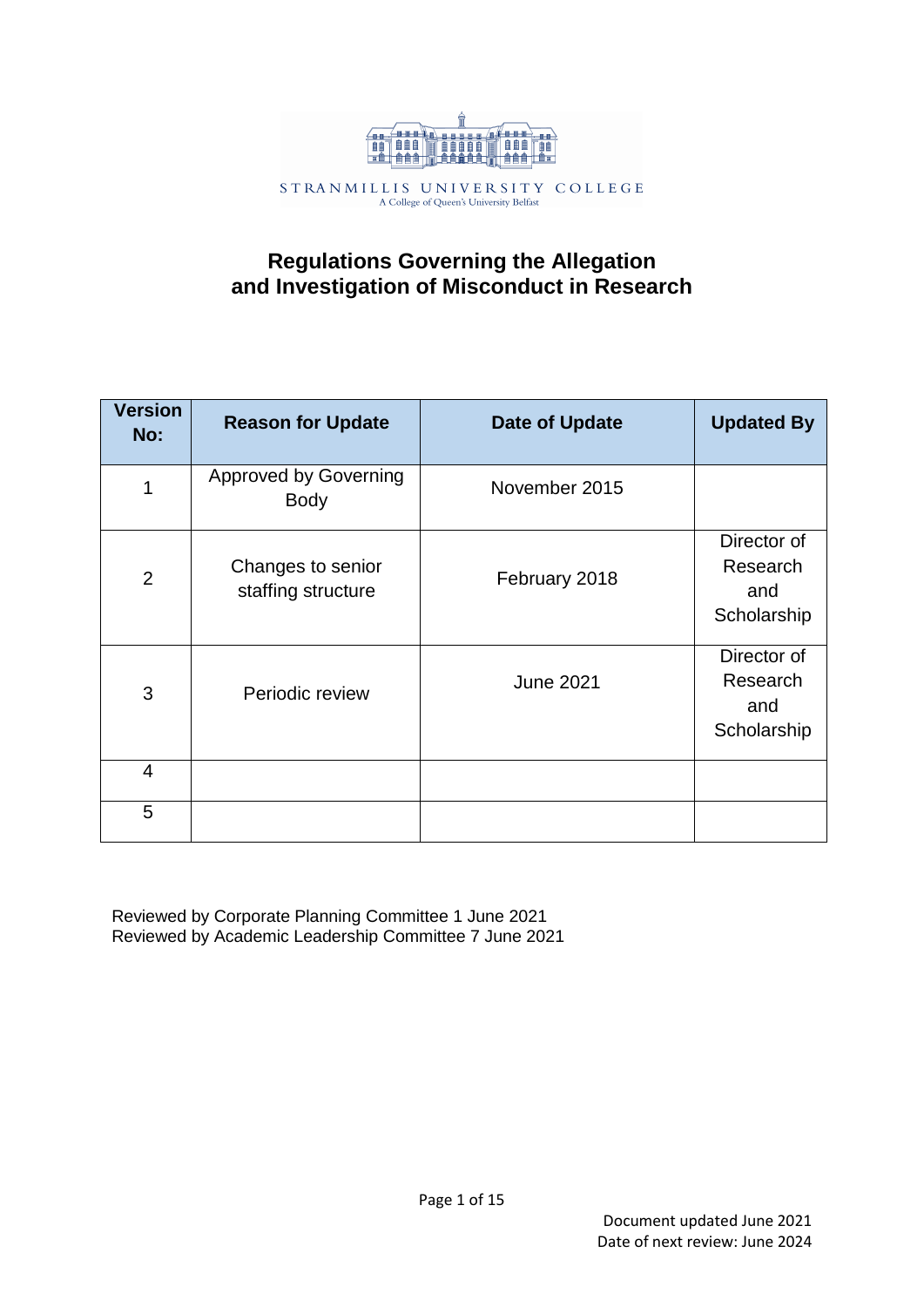## **1. Introduction**

1.1 Stranmillis University College (hereafter "the College") has established regulations and policies to govern and maintain the integrity of research carried out under its auspices. The College expects that the standards set be adhered to by all members of staff when conducting research within or on behalf of the College.

1.2 Where concerns are raised regarding research undertaken by a research student, the [Procedures for Dealing with Academic Offences](https://www.qub.ac.uk/directorates/AcademicStudentAffairs/AcademicAffairs/GeneralRegulations/Procedures/ProceduresforDealingwithAcademicOffences/) (including research misconduct) should be followed.

## **2. Definitions**

2.1 Misconduct in research covers inappropriate behaviour as well as misconduct in the course of research. Misconduct includes, but is not limited to:

- **Fabrication;**
- **Falsification:**
- Misrepresentation of data and/or interests and or involvement;
- Plagiarism: and
- Failure to follow accepted procedures or to exercise due care in carrying out responsibilities for avoiding unreasonable risk or harm to:
	- o Humans;
	- o Animals used in research; and
	- o The environment; and
- The proper handling of privileged or private information on individuals collected during the research.

Illustrative examples are provided in Appendix 1.

2.2 Honest error (which is not due to negligence), or differences of interpretation, are not included as misconduct in research. However, poor research practice may be considered misconduct, particularly where individual negligence results in harm or potential harm to research collaborators or participants.

## **3. General Principles**

3.1 The College is committed to ensuring that any allegation of misconduct in research is thoroughly and expeditiously investigated in a fair and confidential manner to determine whether misconduct in research has been committed.

3.2 The College is responsible for ensuring that researchers are protected from vexatious, malicious or frivolous allegation. Allegations relating to other forms of misconduct should be investigated using the procedures appropriate to that particular allegation.

3.3 An allegation can be received from an external or internal source. Should the allegation stem from an internal source it should be received by the Director of Research and Scholarship. Where possible, the issue should be received in a written format and accompanied by any relevant supporting evidence.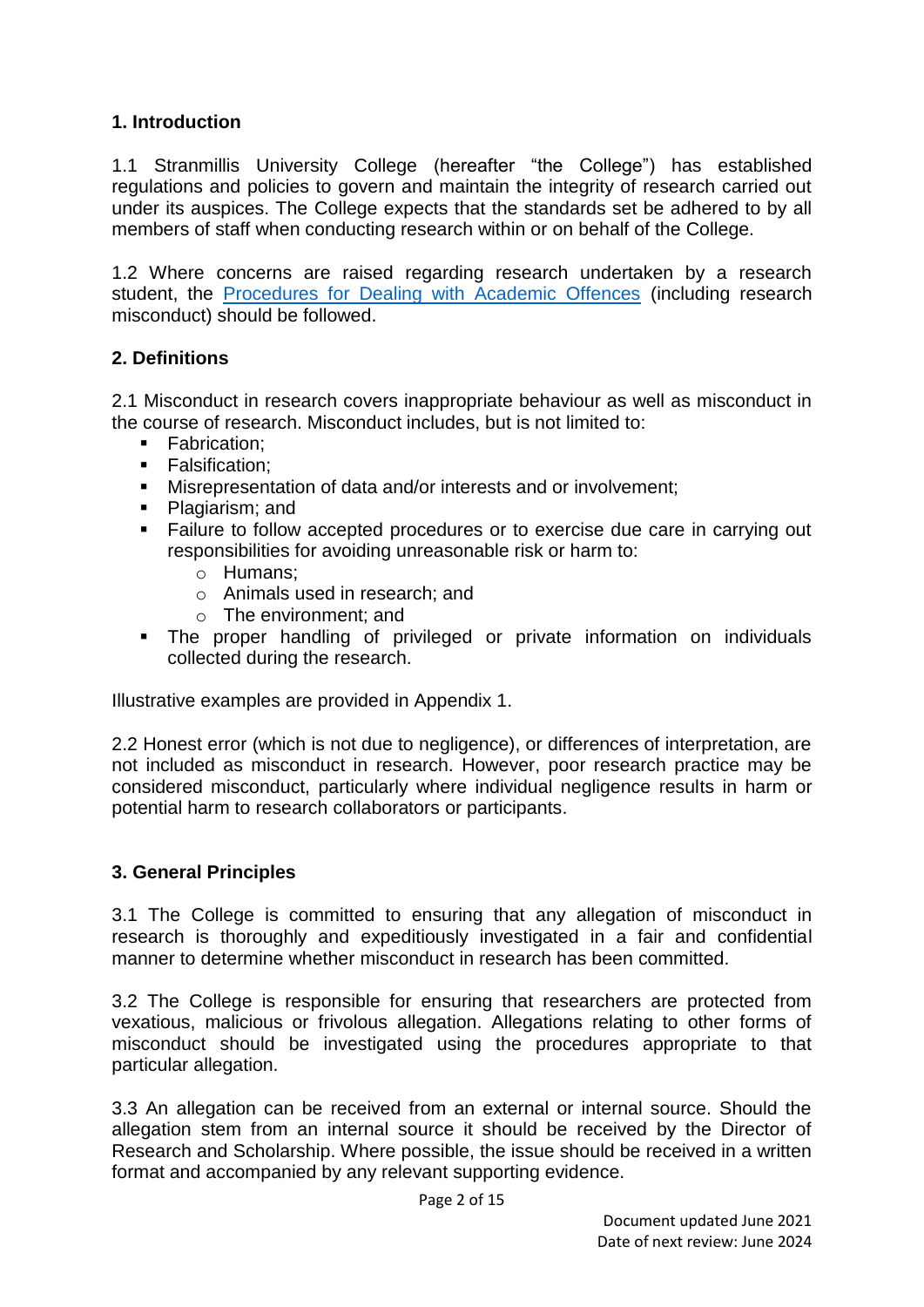3.4 All staff and students, including those on honorary contracts, and persons authorised to work in the College have a responsibility to report, in confidence, any suspected incident of misconduct in research, whether this has been witnessed or for which there are reasonable grounds for suspicion. Non-reporting of an act of misconduct in research can harm the integrity of research resulting in wide ranging and damaging consequences. Therefore an act of concealment could also be deemed an act of misconduct.

3.5 Any allegation received will be deemed to have been done so under the terms of the College's Whistleblowing Policy and afforded the same guarantee of protection as defined in that Policy.

3.6 Where an investigation establishes that there is a substantive case to answer, the member of staff will be given clear information of the nature and level of the seriousness of the allegation that has been received.

3.7 The member of staff will be given the opportunity to prepare and present their case. They will be informed of the right to be represented or assisted in the presentation of their case by a representative of a recognised trade union, or colleague at every stage of the procedure.

3.8 Written records will be held of meetings relating to the issue.

3.9 Where a precautionary suspension is imposed (see paragraph 6) and/or a formal disciplinary investigation is to be undertaken, and the member of staff is a representative of a recognised trade union, the appropriate full-time official will be informed as soon as practicable. No action beyond an oral warning will be initiated against a representative of a recognised trade union until the appropriate full-time official is notified.

3.10 The procedure outlined here may be varied, where the College considers that it is necessary, in order to ensure fairness. Any such changes will be subject to consultation with the recognised trade union.

3.11 All relevant records, material, and associated technological sources must be secured at the start of the process and retained by the Director of Research and Scholarship. This may include any correspondence, laboratory books, electronic communication or files and evidence of publications.

3.12 Where a panel is convened to examine the facts, the names of Panel members would be made known to individual(s) against whom the allegation is made.

3.13 All persons involved with the investigation must conduct themselves in accordance with principles outlined in Appendix 2.

3.14 All those involved in the process must declare any potential conflicts of interest. Where a conflict of interest does arise, the Director of Research and Scholarship should appoint another appropriate person to either the informal investigation stage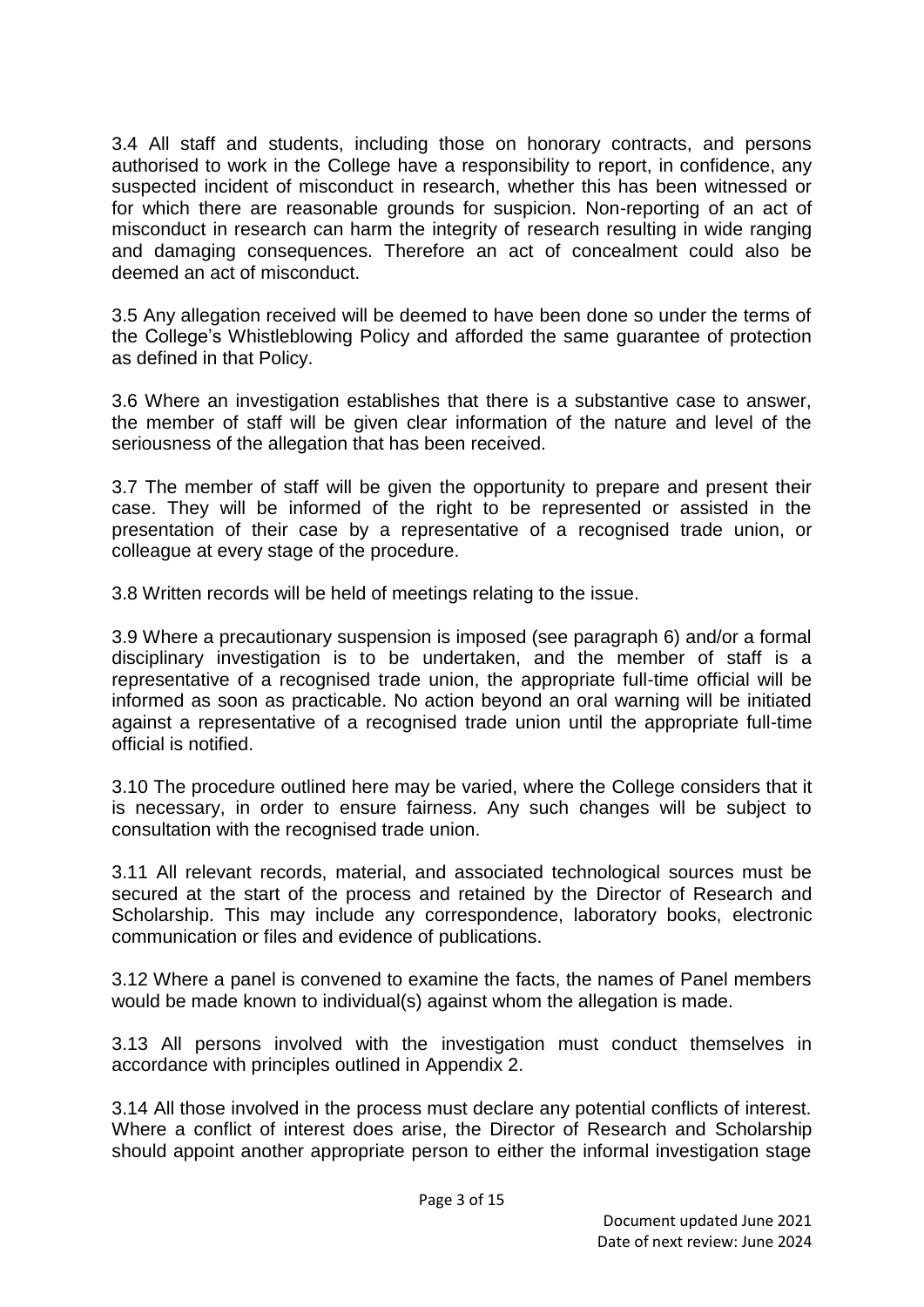or panel hearing. Where there is a conflict of interest involving the Director of Research and Scholarship, the Principal should appoint an appropriate person.

## **4. Roles and Responsibilities**

The College's Director of Research and Scholarship has responsibility for the proper implementation of this Regulation and supporting procedures. The specific responsibilities for all those involved in this process are outlined below.

## **5. Reporting and initial consideration of the Allegation**

5.1 Allegations of Misconduct in Research may be received via a variety of routes. However, it is imperative that internal communication with the Director of Research and Scholarship occurs within one working day of the matter being raised.

5.2 The Director of Research and Scholarship shall acknowledge the allegation to the complainant and provide them with a copy of these Regulations.

5.3 The Director of Research and Scholarship in conjunction with a relevant senior academic member of staff shall review the allegation. They shall extrapolate the issue in question and determine if the allegation falls within the definition of Misconduct in Research. If, after consideration, they determine the issue does not relate to misconduct in research but that other issues may be involved, the Director of Research and Scholarship shall inform the complainant in writing:

(i) The reasons why the allegation cannot be investigated using these Regulations.

(ii) If there are possible grievance issues, the matter should be referred through the appropriate grievance procedure.

(iii) If there are possible disciplinary issues other than misconduct in research that the matter be referred to the appropriate line manager.

5.4 Where it has been determined the allegation relates to Misconduct in Research the Director of Research and Scholarship should write to the Respondent(s) informing them that that an allegation of misconduct in research has been received. They should be provided with a copy of these Regulations.

5.5 In these circumstances, the Director of Research and Scholarship should determine whether the research project, which the allegations relate to, includes contractual obligations that require the College to undertake prescribed steps in the event of allegations of misconduct in research. Such an undertaking might be in:

(i) A contract/service level agreement from a funding organisation;

(ii) A partnership contract/agreement/Memorandum of Understanding;

(iii) An agreement to sponsor the research;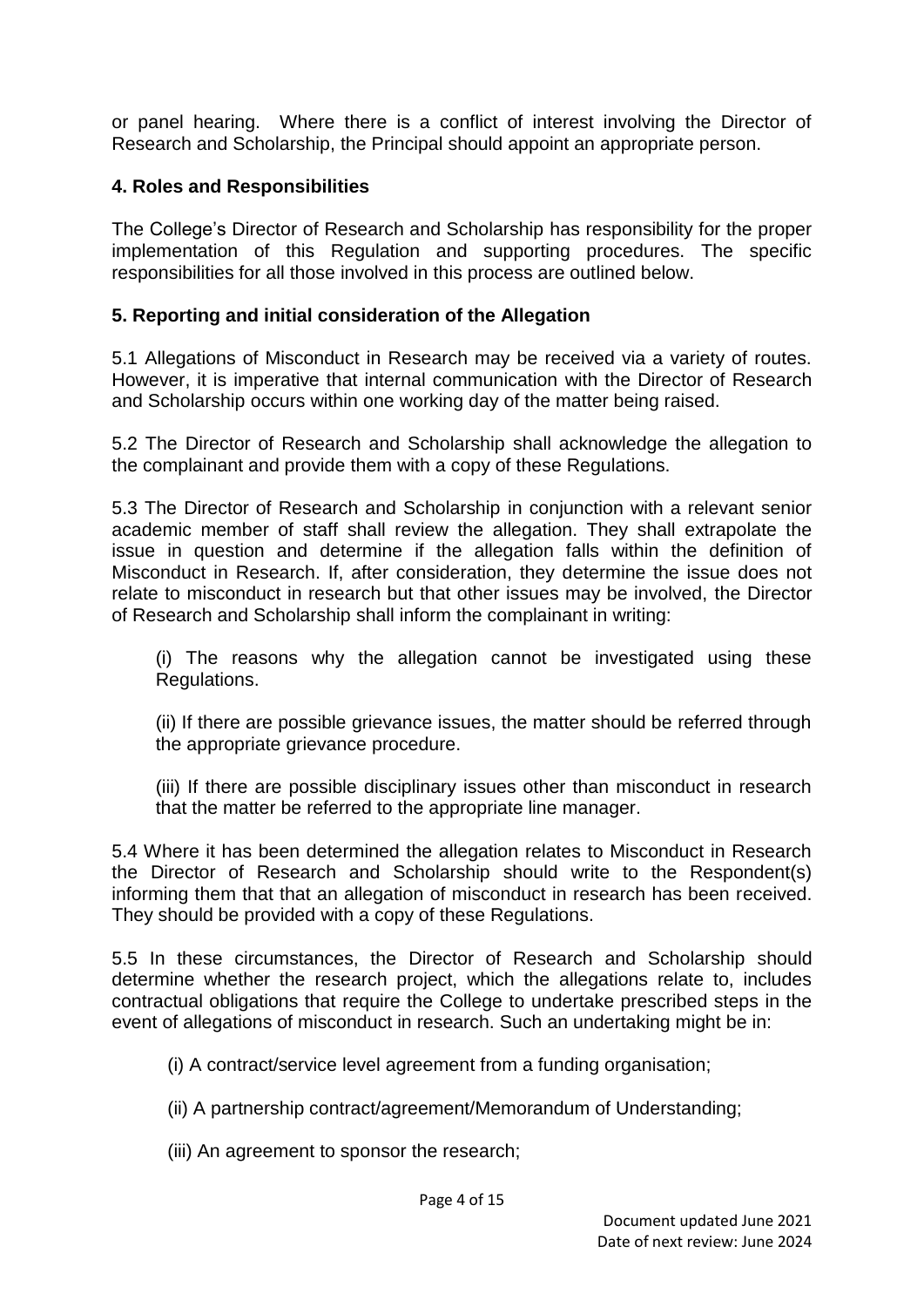(iv) Regulatory or legal requirements to notify external organisations.

5.6 The contractual status of the individual should be determined. Where the person is not a member of staff of the College, the Director of Research and Scholarship, should inform the appropriate authority in the employing organisation and the process outlined in section 11 applied.

#### **6. Precautionary Suspension**

6.1 Where the suspected misconduct in research is such that it is considered, on reasonable grounds, that the individual's continued presence in the workplace may represent a risk to others, may give rise to further misconduct, or may militate against the effective investigation of allegations, the College Principal may authorise the suspension of the member of staff from duty and/or office, as a precautionary measure. Suspension shall take place only where, and to the extent that it is a necessary precaution pending the completion of a serious misconduct in research investigation and/or hearing or appeal or for other good or urgent cause. The decision to suspend a member of staff would depend on the particular circumstances surrounding each case. It is a serious step that should only be taken when the specific circumstances dictate.

6.2 Suspension is not a disciplinary sanction nor is it a presumption of guilt.

6.3 Suspension would normally be with pay, and will not normally exceed six months.

6.4 The Principal would normally review the suspension at 14 day intervals.

6.5 The member of staff would be notified of the decision to suspend, the extent of the application of the suspension and the reasons for it. This should be confirmed in writing within 2 working days of each review.

6.6 A member of staff who has been suspended from duty may appeal in writing to the Human Resources Manager against the suspension.

6.7 A member of staff who has been suspended must be available at reasonable notice to participate in the investigation and any subsequent disciplinary process.

## **7. Investigation**

7.1 The Investigation forms a **two-stage process**. Stage One involves the screening of the complaint and collation of facts and evidence to determine the seriousness of the allegation. Stage Two involves a hearing by a panel of peers convened from a pre-approved pool of assessors that has been established in consultation with Senior Management.

## 7.2 **Investigation: Stage One – Screening**

This initial screening stage will be undertaken by the Director of Research and Scholarship in conjunction with an appointed member of senior academic staff.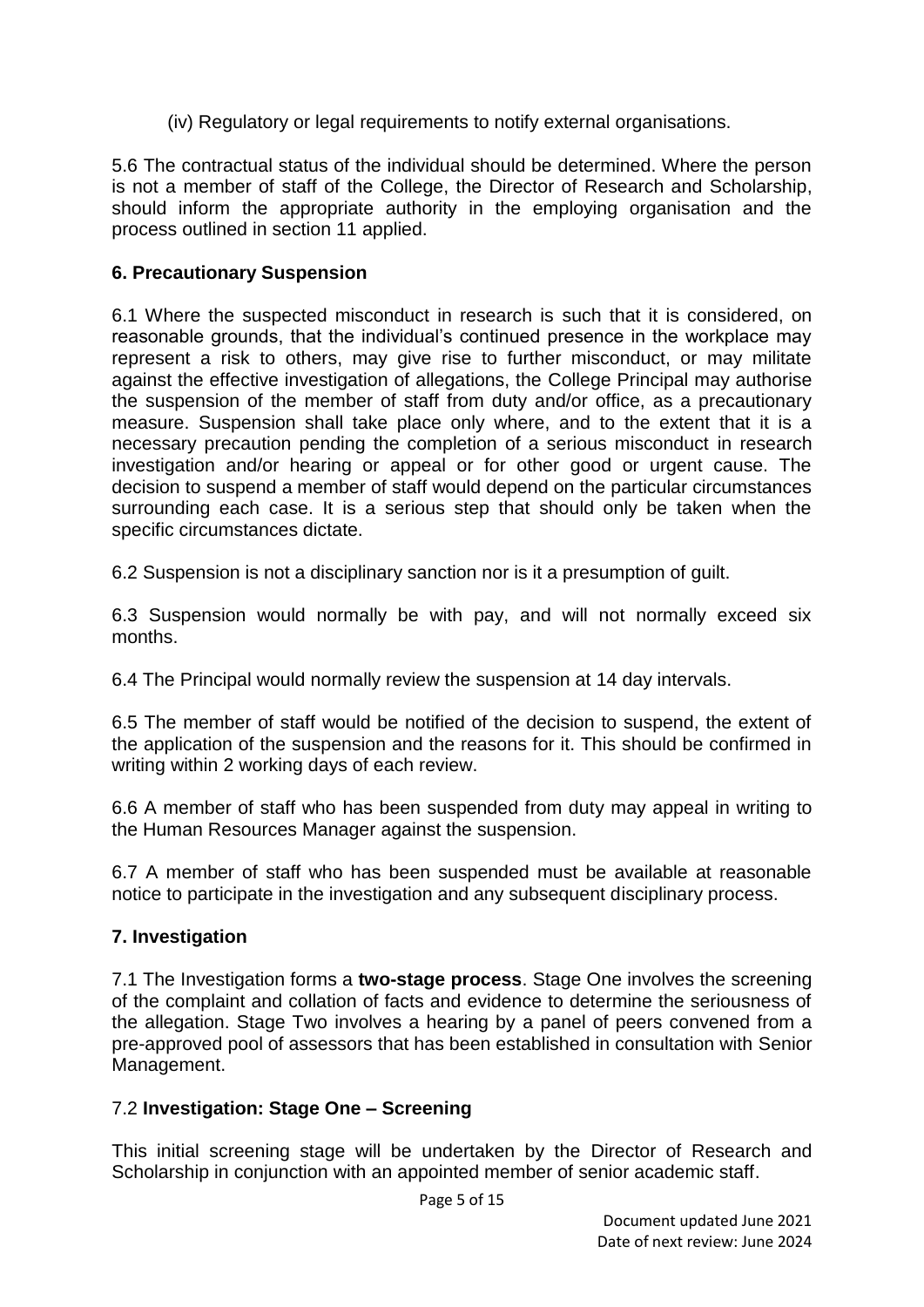7.2.1 Where practicable this stage should be completed within 30 working days of receiving the allegation.

7.2.2 All relevant records, materials and associated technological sources must be secured. This may include any correspondence, electronic communication or files. evidence of publications.

7.2.3 In order to establish the facts surrounding the allegation, the investigators would meet with the complainant(s), the member(s) of staff and their line manager(s). The purpose of these meetings is to gather all factual information about the matter raised.

7.2.4 Following the initial collation of information a report shall be prepared which will indicate one of the following outcomes:

- (i) The allegation is sufficiently serious and sufficient evidence is available to justify a formal investigation (see section 7.3 below).
- (ii) The allegation has some substance but can be addressed through remedial action and/or education and training.
- (iii) The allegation is mistaken or has insufficient evidence to support it.
- (iv) The allegation is frivolous, vexatious and/or malicious.

7.2.5 If an allegation is made in good faith, but is not confirmed by the investigation, no action will be taken against the person making the allegation. If, however, an allegation is established to have been made frivolously, maliciously or for personal gain, disciplinary action may be taken against the individual, if an employee or student, in accordance with the appropriate disciplinary procedures.

7.2.6 Where the allegation involves plagiarism or is complex and a clear decision cannot be taken, it may be necessary to convene a screening panel. This panel would consist of 3 persons drawn from a pre-approved pool of assessors. Where necessary, assistance may be sought from the UK Research Integrity Office, if appropriate, or another external body co-opted to provide input into the proceedings. This screening panel would consider all the evidence gathered drawing its own conclusions and determining the appropriate outcome, as listed in 7.2.4 above.

7.2.7 The outcome of the decision should be communicated in writing to the respondent. Where the decision has been categorised as ii, iii, or iv this should also be communicated to the complainant.

7.2.8 Where an informal investigation establishes that there is a substantive case to answer, the member of staff should be given clear information of the nature and level of the seriousness of the misconduct in research matter. This should be addressed under Stage Two of these Regulations.

## 7.3 **Investigation: Stage Two – Panel Hearing**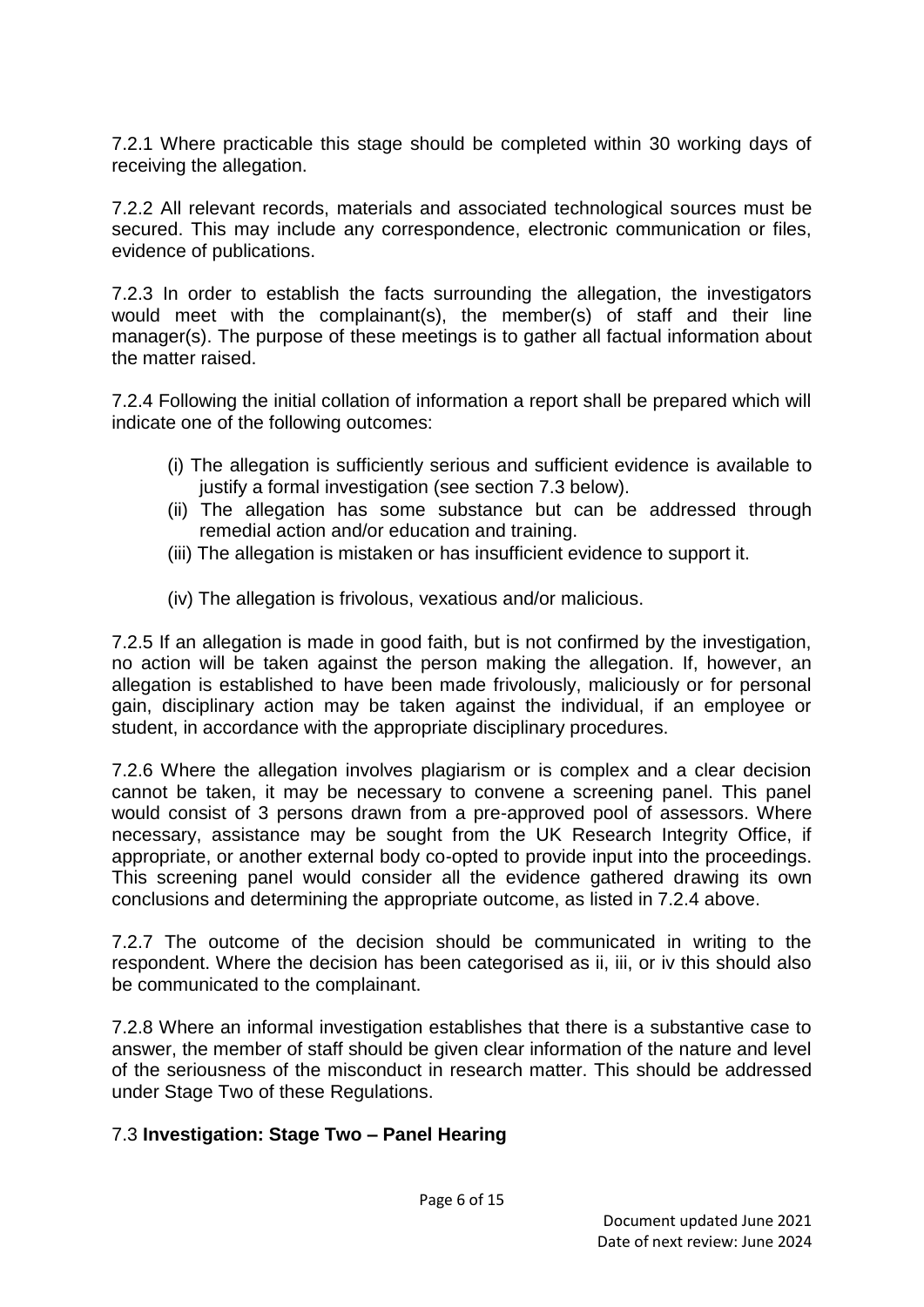Where a substantive allegation of misconduct in research is established, except in those instances where the facts are not in dispute, the Director of Research and Scholarship should:

7.3.1 Formally write to the individual against whom the allegation has been received giving clear information of the nature of the complaint and providing a copy of the Regulations for information.

7.3.2 Establish a Hearing Panel comprised of at least three members of senior academic staff (excluding Director of Research and Scholarship) drawn from a list of pre-approved assessors, approved by Senior Management. The Panel should have at least one person who has expertise in a relevant area of research.

7.3.3 Once established the Panel will nominate a Chair at their first meeting. The Chair should be a senior academic staff member, with sufficient previous experience and can act as the presenting officer at any disciplinary hearing, if the Investigation Panel determines that there is a substantive disciplinary case.

7.3.4 Collate details of funding sources (both external and internal) involved in the work under investigation, regulatory bodies, the involvement of any external/internal collaborators and other bodies that may require notification. At the appropriate point in the process, the Director of Research and Scholarship will write to notify external bodies, as required.

7.3.5 Where the panel constitution lacks the relevant expertise, an additional member may be invited to join the Panel, if deemed appropriate. This person would normally be drawn from outside the College and should be co-opted after due consultation with the Director of Research and Scholarship.

7.3.6 Panel members have the authority to interview persons involved in the research and request any documentation relevant to it.

7.3.7 Any unduly long delay in the process must be communicated to both parties involved advising them of the same.

7.3.8 The Chair of the Panel shall prepare a report on behalf of the Panel.

## **8. Outcome – Panel Hearing**

8.1 Following an investigation that has considered the relevant written material and verbal information; the Panel should prepare a report giving one of the following outcomes and providing reasons:

8.1.1 A substantive misconduct in research case has not been established and no further disciplinary steps should be taken.

8.1.2 A substantive misconduct in research case has not been established, but the integrity of the research may be compromised owing to performance or practice issues. This should be followed up by Capability Procedures or addressed through relevant structures.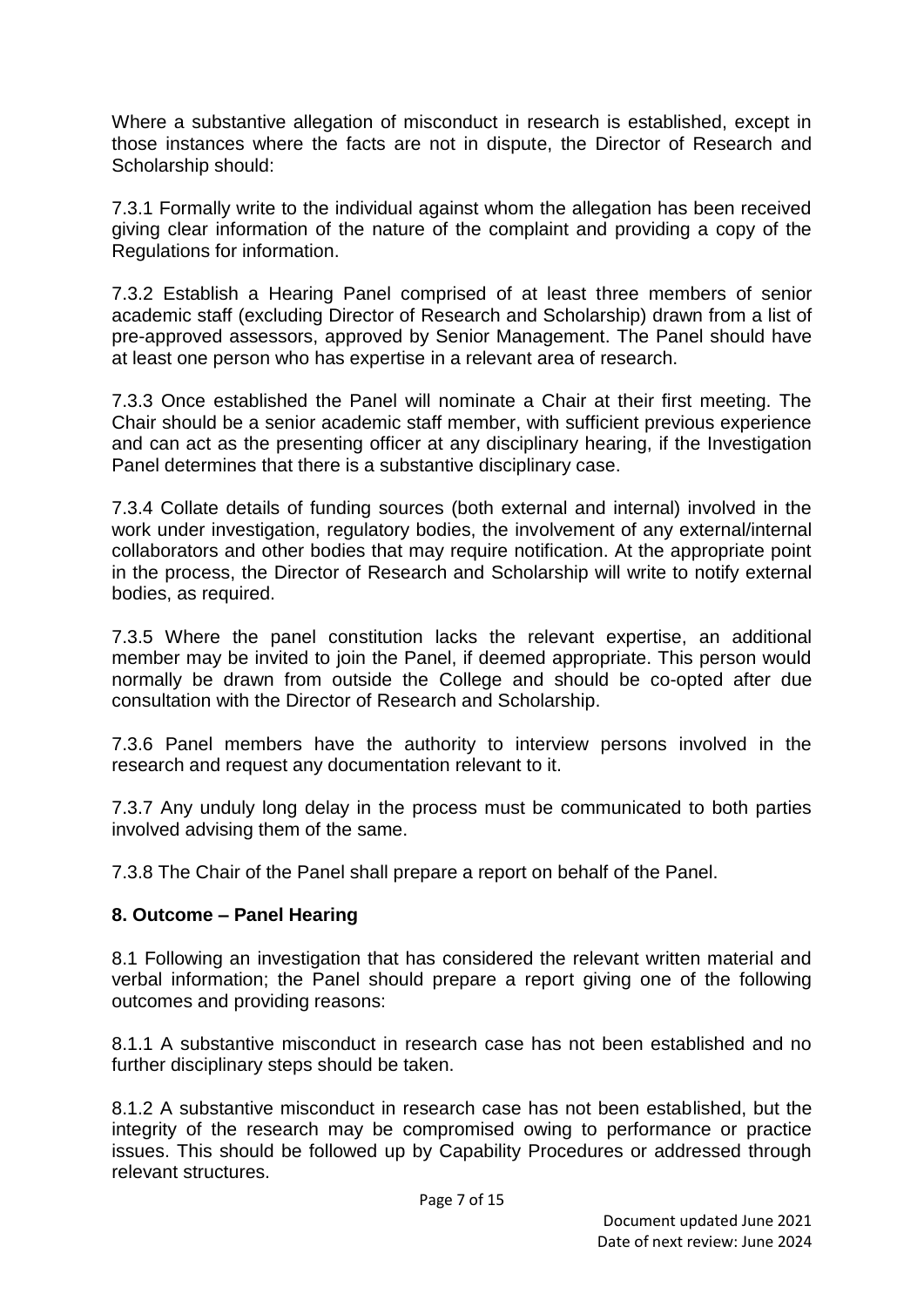8.1.3 A substantive misconduct in research case has been established but the complaint constitutes a minor offence which should be dealt with by way of remedial action and/or education and training.

8.1.4 A substantive misconduct in research case has been established and that the allegation is of a sufficient level of seriousness to be dealt with under the College's Disciplinary Procedure. In this event, the member should be informed of the seriousness of the issue and that a disciplinary hearing would be convened.

8.2 Where an allegation of misconduct in research has been substantiated, the Panel would consider any warnings already on the employee's file in order to establish the level of seriousness. If a warning is active on file for the same or a similar offence the matter would automatically be considered as more serious. An active warning for an unrelated offence would not automatically result in the offence in question being considered as more serious. However, where there is a series of different offences or a pattern of offences happening after the warning period has elapsed, disciplinary action may be taken on the grounds of overall conduct.

8.3 The appointed Chair would, on behalf of the panel, prepare the report and any subsequent correspondence.

8.4 Where the Panel determines that there is a substantive misconduct in a research case, the Panel Chair would be the presenting officer at a disciplinary hearing constituted under the College's Disciplinary Procedure.

8.5 The Disciplinary Panel as constituted under the College's Disciplinary Procedure should contain at least one member with sufficient, appropriate academic expertise to properly evaluate the report of the Investigation Panel, and any other issues relating to the conduct of the research that might arise. This member should have had no previous involvement in the investigation and there should be no real or perceived conflict of interest with any party to the investigation. The Disciplinary Hearing should otherwise proceed as defined under the College's Disciplinary Procedure.

## **9. Appeals against Findings of Misconduct in Research Hearing Panel**

9.1 An appeal on the decision of the Misconduct in Research Hearing Panel may be made except where the case is proceeding under the College's Disciplinary Procedure.

9.2 The member of staff wishing to appeal a decision should lodge their appeal in writing, addressed to the Principal within 10 working days of receipt of the written notice conveying the decision of the Investigation Panel.

9.3 The appeal must state the grounds upon which it is made.

9.4 On receipt of an appeal the Principal will identify an appropriately constituted Appeal Panel, requesting the Director of Research and Scholarship to convene the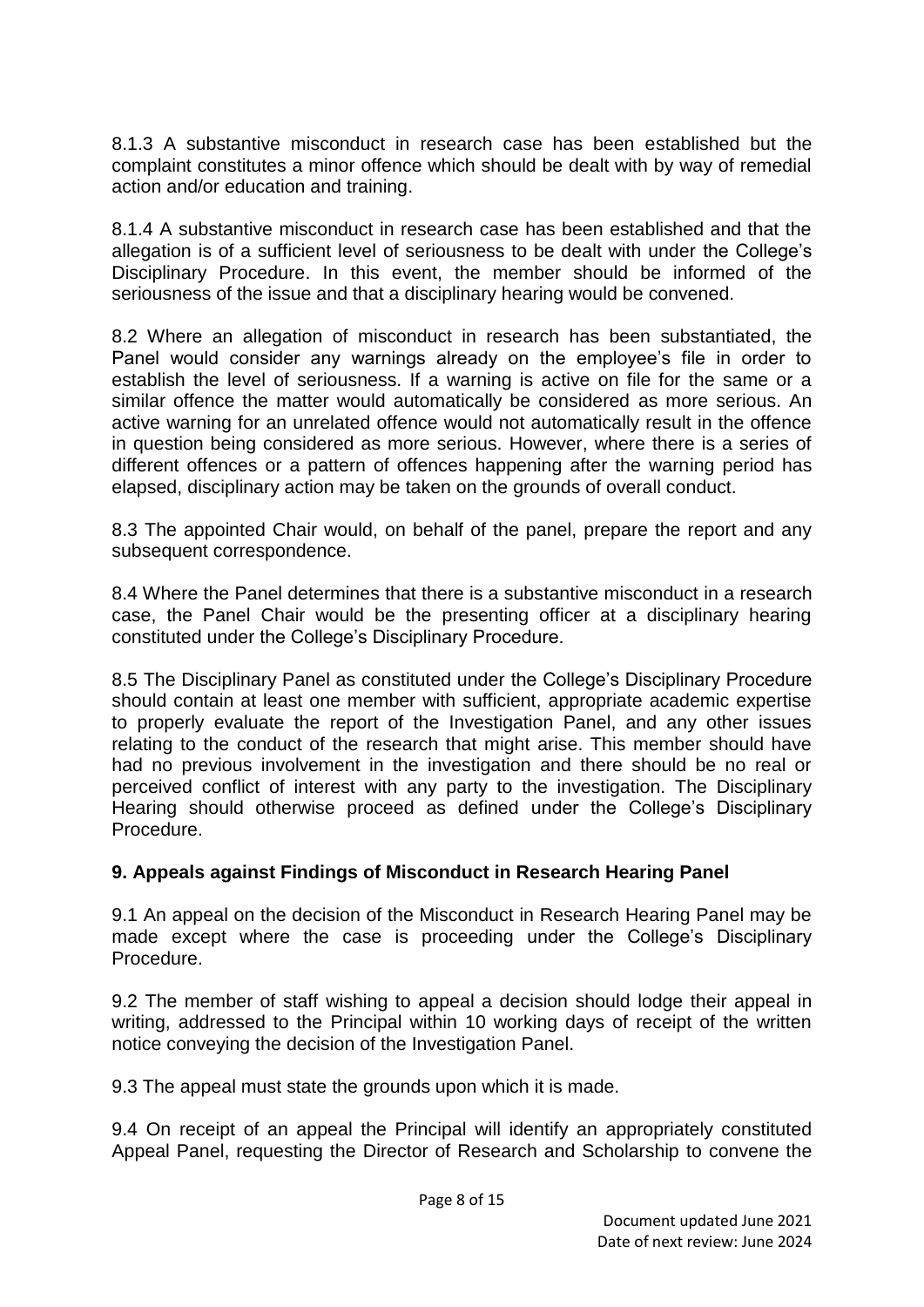Appeal Panel. None of the members should previously have had any involvement with the case.

9.5 The Appellant should be notified in writing of the date of the appeal hearing, with at least 5 working days' notice being given. The hearing of the appeal should normally take place within 20 working days of the receipt of the appeal. In exceptional circumstances, or by mutual agreement, this period may be extended.

9.6 The misconduct in research appeal hearing is not a re-hearing of the case put before the Misconduct in Research panel hearing, unless that is necessary to remedy previous defects. The appeal hearing is required to consider if the original decision was inappropriate in accordance with the specified appeal grounds. The Appeal Panel may vary the procedure outlined in Appendix 3 where it is considered appropriate to do so without unreasonably prejudicing the interests of the parties.

9.7 The decision of the Appeal Panel shall be final.

## **10. Subsequent Action**

10.1 Following completion of the Disciplinary Procedure*,* the College may notify any relevant professional body, relevant funding body or other public body, the editors of any relevant journals or publishing houses that have published material by the person against whom the allegation has been upheld, or any other body which is likely to be affected by the misconduct in research in question. All such disclosure would be limited to misconduct upheld in relation to research relevant to such bodies or published by such journals or publishing houses.

10.2 Where the allegation has concerned someone who is not subject to the College's disciplinary procedures, the College would bring the report(s) to the attention of the appropriate employing body. In such cases, the report should be limited to detailing whether or not substantive evidence of misconduct in research was found and, if so, its seriousness.

10.3 If the allegation has not been substantiated the College would take appropriate steps to notify all parties previously informed of the alleged misconduct in research of the outcome of the investigation or disciplinary procedure.

10.4 If the allegation is not substantiated and the College becomes aware that it has become public, the College would consider taking whatever action it deems appropriate to restore the good name and reputation of the respondent.

## **11. Outside Bodies, Staff not employed by the College**

11.1 Where the alleged misconduct in research involves an individual not employed by the College, the appropriate authority in the individual's employing organisation should normally be informed of the nature of an allegation and that an investigation is taking place. In such cases, the College is only empowered to investigate activities that have occurred within its precincts or that have been undertaken on its behalf, but, if necessary, it may request that the employing organisation either co-operates in the investigation or undertakes its own investigation.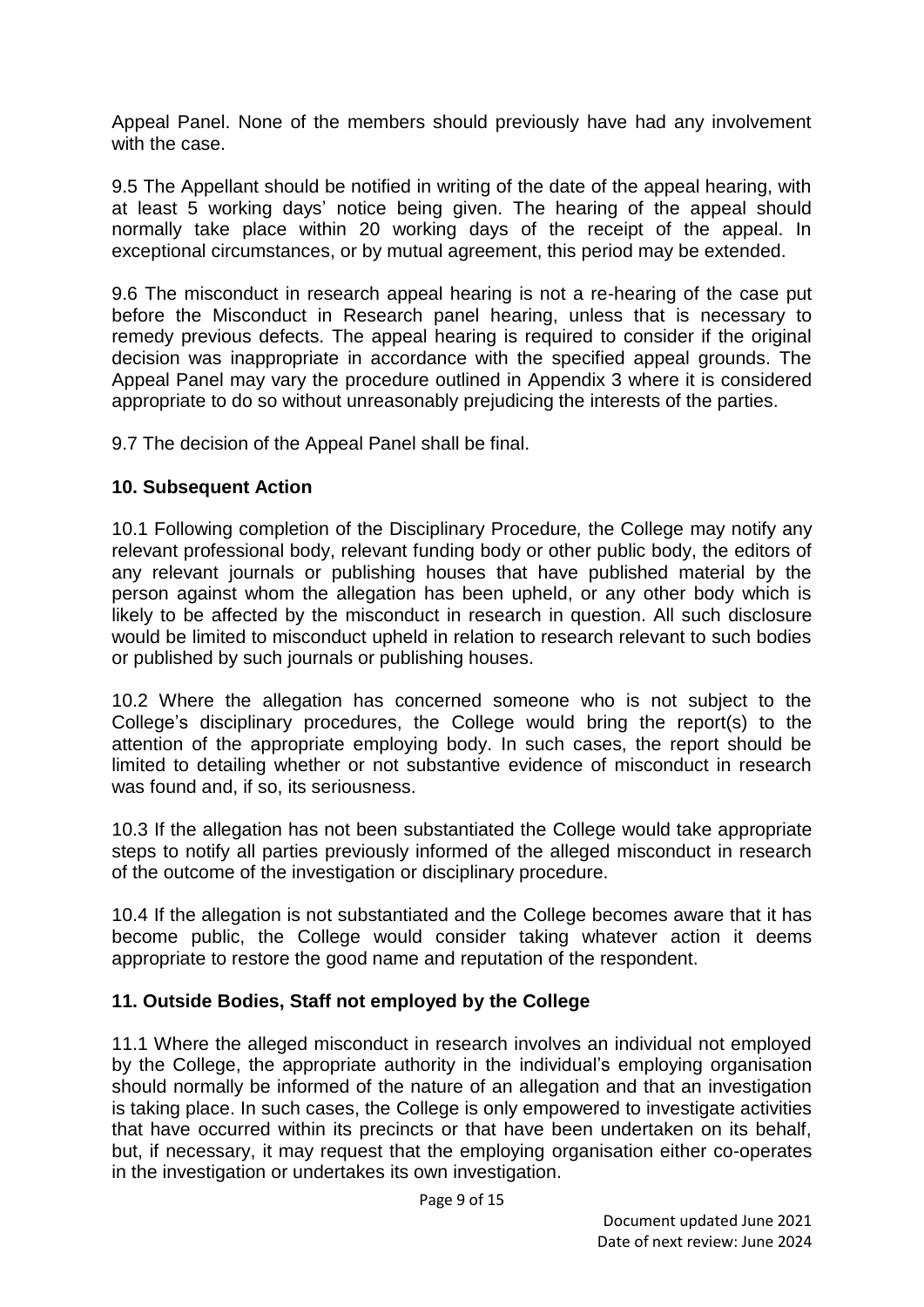#### Appendix 1 **Examples of misconduct in research**

For the purpose of these Regulations, misconduct in research covers inappropriate conduct as well as misconduct in the course of research activity that breaches the College's regulations and policies that govern research. The following examples are intended to be illustrative rather than definitive. Misconduct in research may include; actual, planned, collusion to or incitement to undertake:

- Authorship misconduct
	- o Lack of appropriate authorship for contributors to the research presented, e.g. as a journal article, conference presentation;
	- o Misappropriation of authorship, i.e. inclusion of authors, or claiming authorship for self, where a significant contribution to the work has not been made;
	- o Listing authors without their approval;
- Breach of duty of care
	- o Failure to keep information confidential;
	- o Use of material provided during review of grants/journal articles;
- **Deception** 
	- o Presentation of false information to obtain advantage or facilitating misconduct in research by collusion in, or concealment of, such actions by others;
- **Ethics** 
	- o Failure to acquire the required ethical consent from the appropriate Ethics Committee for research;
	- o Failure to comply with any limitation placed on the research by the Ethics Committee
- **Fraud** 
	- o Deliberate and unscientific manipulation of data to misrepresent the truth. This may include the fabrication of data, falsification of data and omission of data or the misuse of research funds, equipment or premises;
- Harm
	- o Failure to follow accepted procedures or to exercise due care in carrying out responsibilities for avoiding unreasonable risk or harm to humans used in research; and the environment.
- Interference
	- o Damage to equipment or material thus hindering the progress of another's research or increasing risk to safety;
- **Negligence** 
	- o To increase the risk of endangerment to health of co-workers or participants in research, e.g. through poor maintenance of equipment or non-compliance with accepted procedures or protocols;
- Non-compliance
	- o The failure to ensure that research involving human participants is appropriately indemnified or that research complies with all relevant prevailing legislation and/or procedures, e.g. Health & Safety, Data Protection Act / GDPR, agreed protocol, ethical approval or, professional or funding body code of conduct;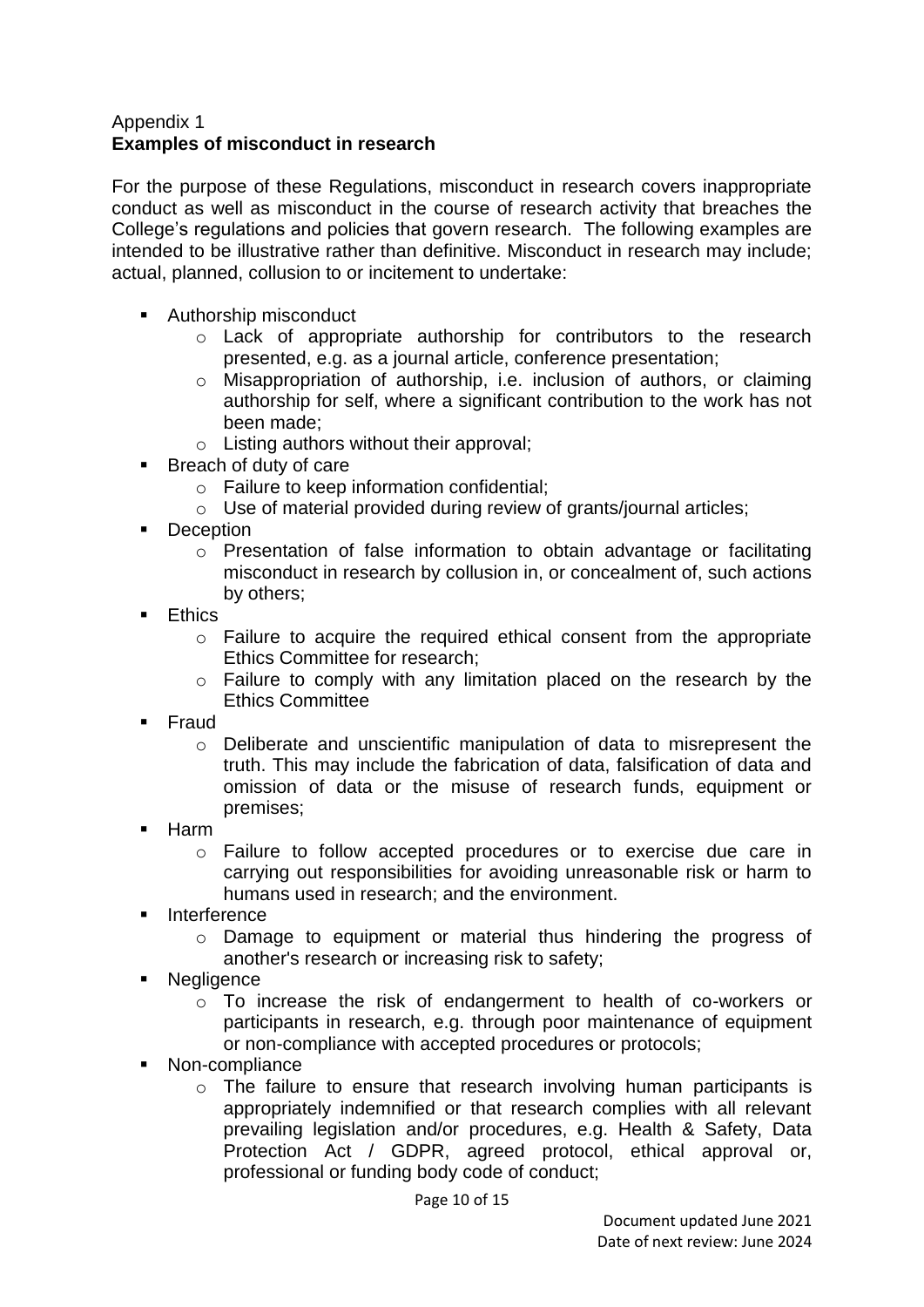- **Comission** 
	- o Deliberate omission of work of others with the intention of presenting work as an individual new discovery;
- $\blacksquare$  Piracy
	- o The deliberate exploitation of work and ideas from others without permission or acknowledgement;
- Plagiarism
	- o The presentation of the work or ideas of others as own without appropriate acknowledgement;
- Publication
	- $\circ$  Multiple publications individuals should not publish multiple papers based on the same data presenting the same results;
	- o Lack of acknowledgement papers should include acknowledgement of individuals who have contributed to the paper, but not enough to warrant authorship;
	- o Publishing data known, or believed to be false or misleading;
- **Suppression** 
	- o Deliberate prevention of material or work of others reaching the public domain – in journal articles, grant application, or not presenting results which would impact on the findings of the research;
- **•** Victimisation
	- o When retaliation is undertaken against an individual who has, in good faith, raised a complaint of misconduct in research.

This list is not exhaustive nor meant to be complete, but provides examples of the kinds of practices that may be considered as misconduct.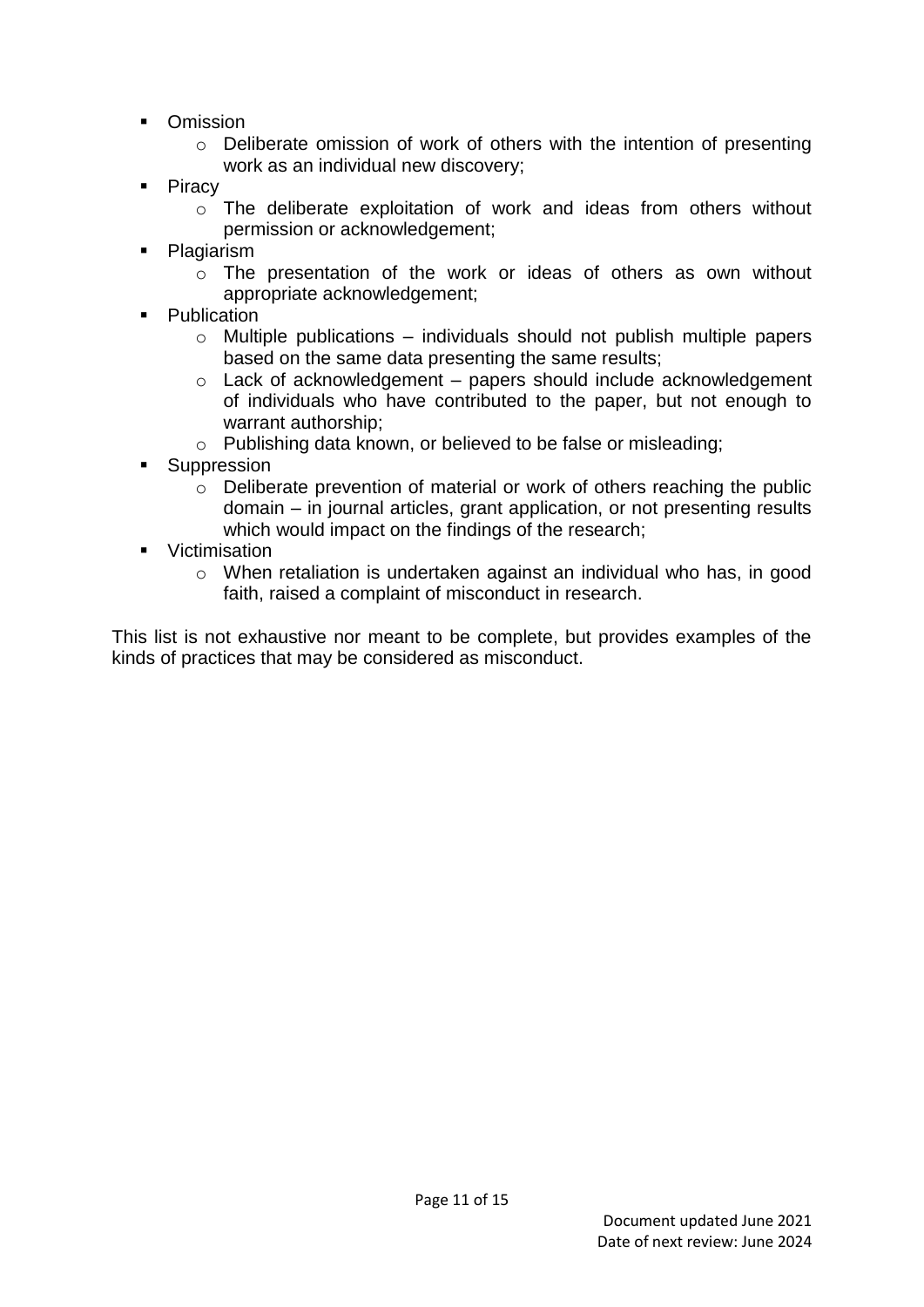Appendix 2

## **Principles and Procedures for the Conduct of an Investigation into a substantive Misconduct in Research Allegation**

#### **1. Investigation Principles**

Investigations undertaken by the College to determine whether misconduct in research has occurred are based on the following principles:

1.1 Independence: there should be no conflict of interest between those conducting the investigation and either the person(s) instigating the allegation or the individual(s) alleged to have undertaken misconduct.

1.2 Presumption of innocence: a public presumption of innocence should be maintained until the investigation is completed.

1.3 Protection: under the College's Whistleblowing Policy, individuals have the right to raise issues of misconduct in research (provided these are raised in good faith), and must be afforded protection in doing so and after the conclusion of any investigation. Equally, those alleged to be involved in misconduct must be protected against false accusations and, if the allegation has been made public, the University should take whatever action it deems appropriate to restore their good name and reputation.

1.4 Confidentiality: all proceedings and information must be kept confidential during the course of any investigation and following completion. Anyone being made privy to the matter of the investigation or to related documentation must be made aware of their responsibility to maintain confidentiality.

1.5 Transparency: individuals involved in the process must be fully informed of the procedures that should be followed and their rights and responsibilities within them. They must also be fully informed of the membership of an investigation or Appeal Panel.

1.6 Co-operation: full co-operation with any investigation of misconduct is required. Individuals should provide all information and material requested within a reasonable time.

1.7 Record-keeping: at each stage full and accurate records must be kept and agreed where possible; where this is not possible, differences should be accurately reported.

1.8 Timeframe of investigation: any allegation should be investigated as quickly as possible without compromising the principles and procedures. However, the Panel should aim to complete its investigation and report within 60 days of being convened. Allowances may have to be made for normal holiday periods. Any deviation from the normal time frame should be fully recorded and the Director of Research and Scholarship apprised of the same.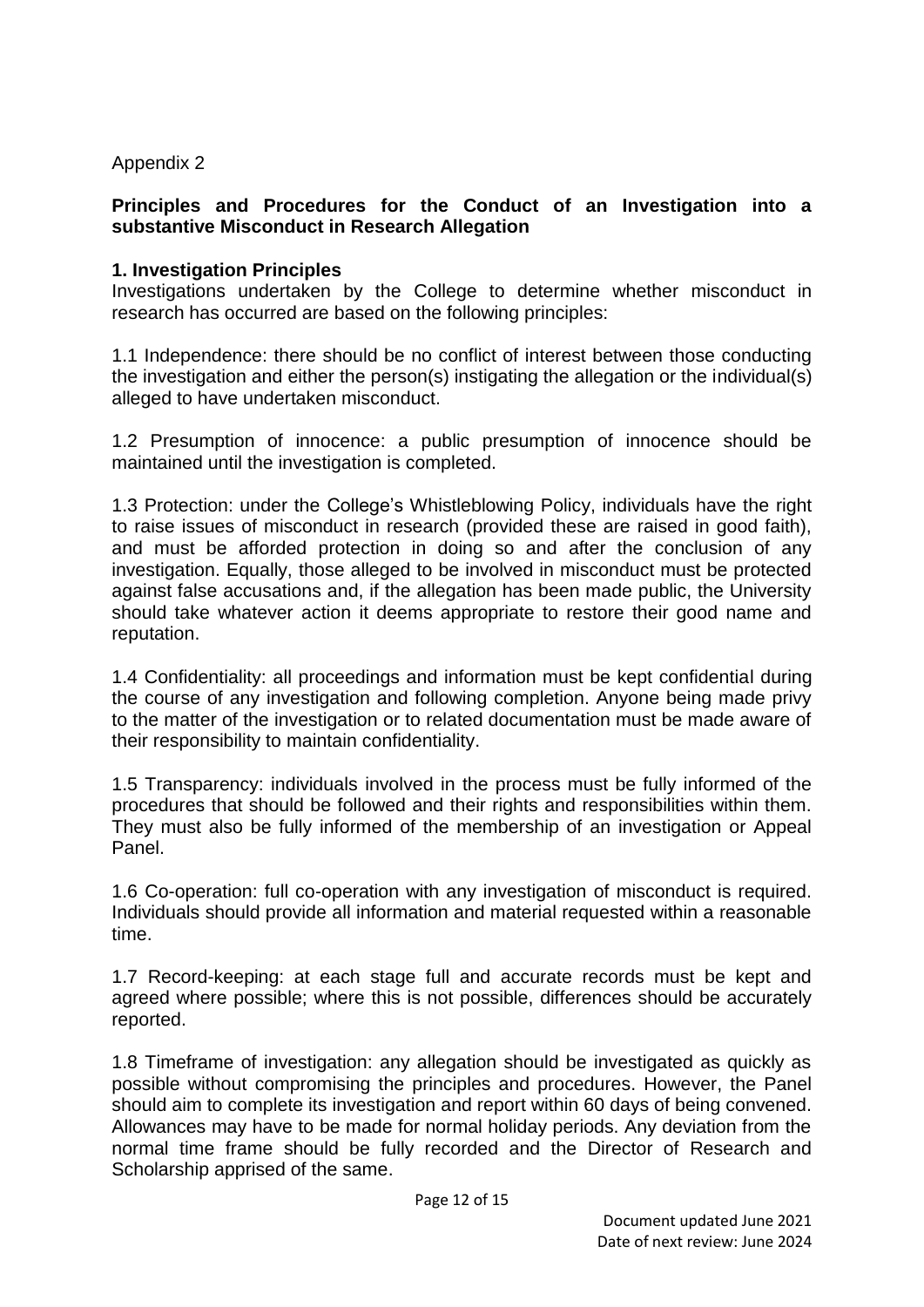1.9 Completion: once an allegation of misconduct in research has been received it must be investigated even if the individual(s) concerned resigns from the College, or ends their association with the College.

#### **2. Process**

2.1 An allegation, other than one that is dealt with under Stage One, should be subject to a formal misconduct in research Panel Hearing. The Director of Research and Scholarship should arrange for the investigation to be undertaken and should inform the Human Resources Manager of this in writing.

2.2 The Panel should seek to ascertain the circumstances leading up to and surrounding the alleged misconduct and this investigation process should vary from case to case.

2.3 If there is a substantive case to answer the Panel should make recommendations to the Human Resources Manager on the action to be taken.

#### **3. Conduct of the Hearing**

3.1 The detailed conduct of each Investigation should be dependent on the particular nature of each case, but the following general procedure should be followed:

3.2 For the first meeting of the Hearing Panel, the Investigatory Team shall prepare a report, detailing the allegations and any related issues that may have been identified. The first meeting of the Hearing Panel should take place within 30 working days of the initial investigation being completed.

3.3 The Panel should examine all the evidence that has been collated as part of the investigation.

3.4 The Panel retains the right to interview the individual concerned and any other parties it chooses, including the complainant and any other individuals who may have information regarding aspects of the allegation.

3.5 A member may be represented or accompanied by a trade union representative or University colleague at any meeting held as part of this procedure. He/she should be informed of this right and may postpone the meeting for up to 5 working days in order to obtain representation.

3.6 In the course of the investigation statements may be taken. Those providing oral statements should have the opportunity to confirm that the record of their statement is accurate.

3.7 The Panel may determine that additional experts need to be consulted during the investigation, to provide special expertise regarding the analysis of specific evidence. Any such expert should be independent of any party involved in the investigation. They should be free to put questions forward during an interview and to take part in the discussion of the case, but not to vote in any decision.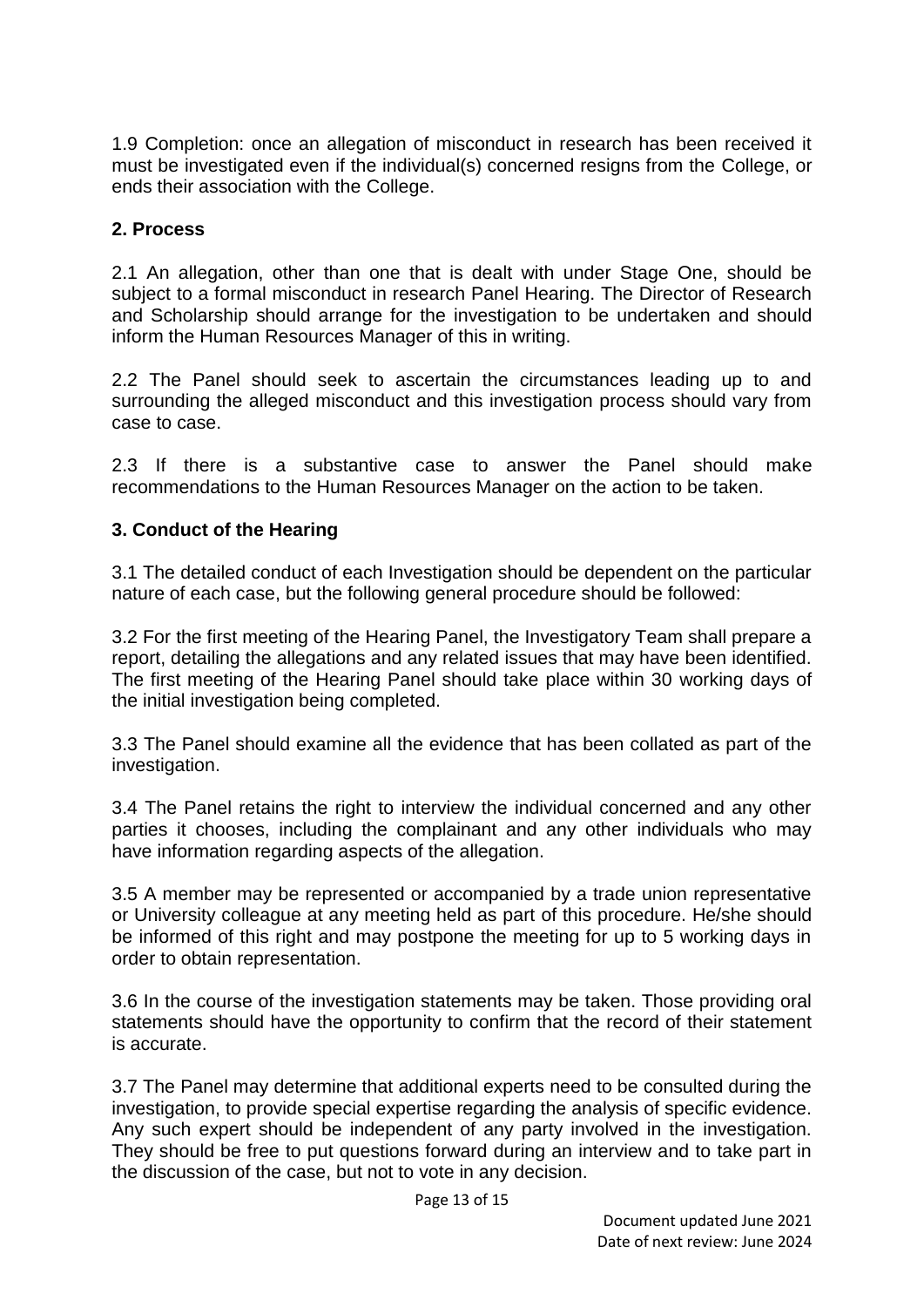3.8 The need for confidentiality must be made clear to all individuals involved. Where the name(s) of the complainant(s) of the allegation is to be made known to the individual(s) against whom the allegation was made, the complainant(s) must be informed of this prior to their name being released.

3.9 The Panel Hearing should normally be completed within 30 working days, from the decision to initiate the Hearing to the stage where a draft report is completed. Where it becomes evident that a further period of time is required, the reasons for this should be documented and all those involved informed.

3.10 In cases where there are two or more individuals alleged to have been involved in misconduct in research, an overarching report should be prepared detailing the Panel's findings relating to the general issues involved. Separate reports should also be prepared for each individual involved, detailing the findings related to their role and any disciplinary outcome.

3.11 The draft report should be sent to the individual(s) against whom the allegation was made for comment. In cases where two or more individuals are involved, each individual should receive a copy of the overarching report and the report relating to their role. Comments must be submitted in writing within 15 working days, and should be attached as an addendum to the report.

3.12 The complainant(s) of the allegation may, if deemed appropriate, be provided with those portions of the report that addresses their role and opinions in the investigation. Comments must be submitted in writing within 15 working days, and should be attached as an addendum to the report.

3.13 The final report should be modified in the light of comments received, if deemed appropriate, prior to finalisation.